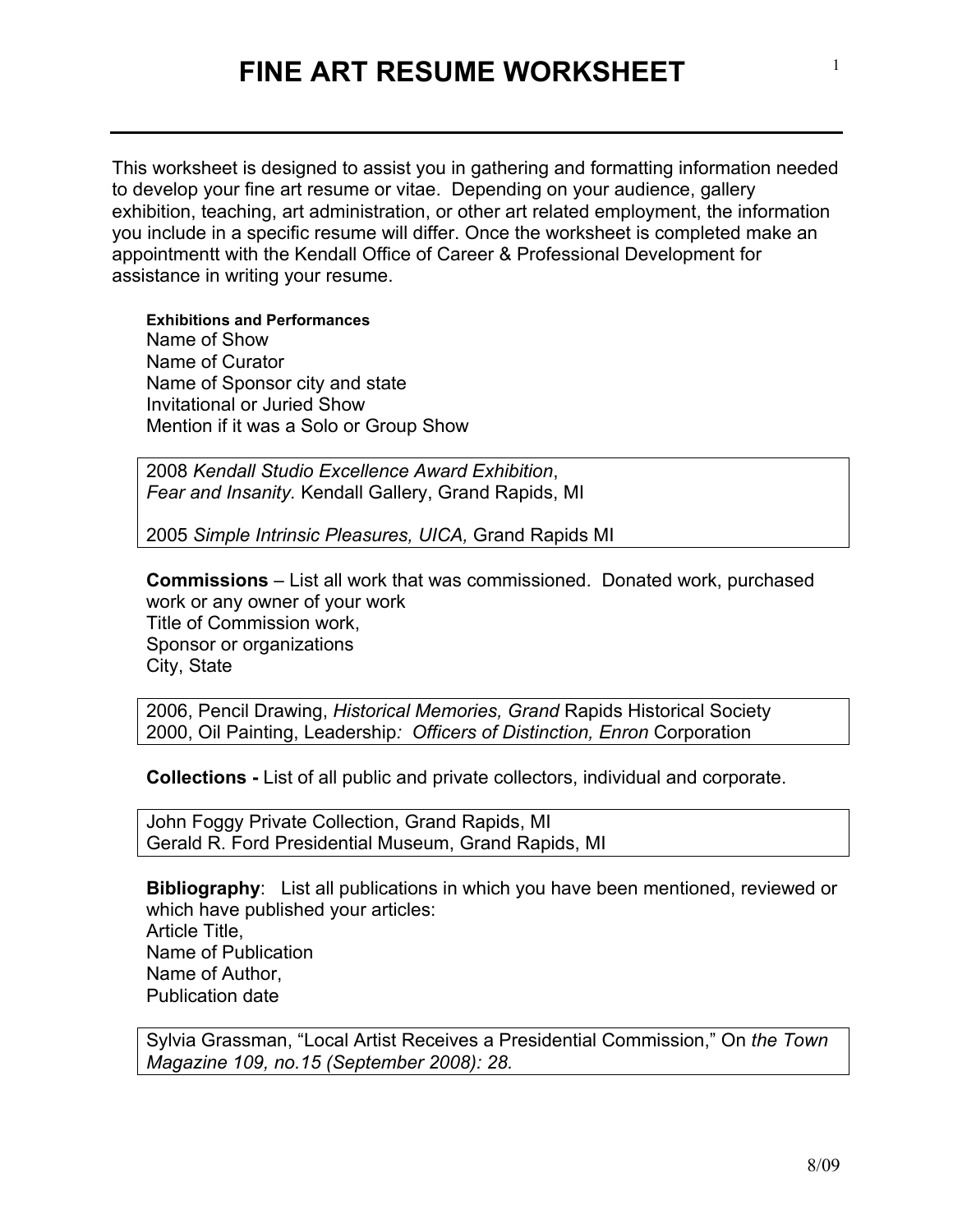## **FINE ART RESUME WORKSHEET**

**Awards and Honors -**

Placement in Juried Competitions (include honors received in exhibitions listed above Grants and Proposals accepted **Fellowships Competitions** Artist in Residency programs

2007 Greater Grand Rapids Art Council Individual Grant 2005 and 2008**, 1st Place**, Grand Rapids Arts Festival Poster Competition 2003 Banff University Arts Fellowship 2001 Honorable Mentioned, "Young Artists of Michigan" Juried Exhibition "Muskegon Museum of Art, Muskegon MI

**Lectures/ Public Speaking Engagements/Demonstrations -**

Location and Date Name of Special Event Presentation Visiting Artist

Presented Lecture "Pencil Portraits" Special Topics Program, University of Michigan June 2008

**Teaching -**Position, Institution, Program, class and dates

*2007- 2008 Instructor*, Kendall Continuing Studies Program, Adult Oil Painting, Kendall College of Art and Design

2008 Teaching Assistantship, *Introduction to Figure Drawing*, Kendall College of Art and Design of Ferris State University, undergraduate program

**Associations and Memberships –** Date, Office, Name of Organizations 2001 - Present Member, Grand Valley Artists Association 2005-2008 Student Board Representative, Grand Rapids Gallery Association 2004-2005 President, Kendall Student Painting Club

## **Education/Training**

 MFA Candidate – Painting, Art Institute of Chicago BFA 2008 – Painting, Kendall College of Art and Design of Ferris State University

2006-2007 Kendall Student Gallery Curator Internship

 **Teaching and Lecturing –** Art related only, Guest lecture, workshops conducted, and professorships

1980 *Instructor in sculpturing and painting*, San Francisco Art Institute, CA